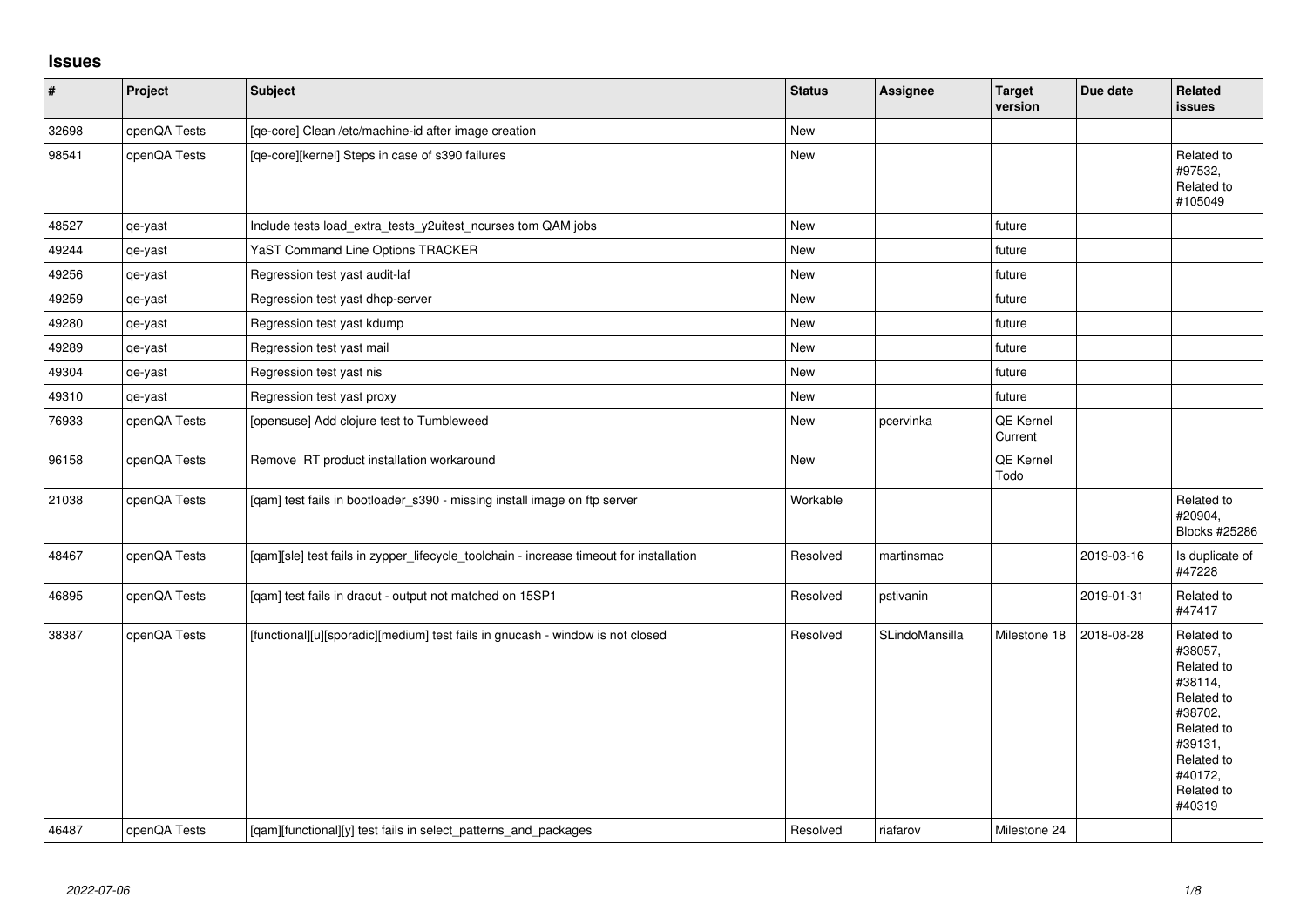| #     | Project      | <b>Subject</b>                                                                                            | <b>Status</b> | Assignee     | <b>Target</b><br>version | Due date | <b>Related</b><br>issues                            |
|-------|--------------|-----------------------------------------------------------------------------------------------------------|---------------|--------------|--------------------------|----------|-----------------------------------------------------|
| 20696 | openQA Tests | [qam] Make evolution_prepare_servers compatibile with openSUSE                                            | Resolved      | pcervinka    |                          |          | Related to<br>#19320                                |
| 48524 | openQA Tests | [qam][ha] Test fails during iscsi client setup - host: command not found                                  | Resolved      | pcervinka    |                          |          | Has duplicate<br>#48302                             |
| 19486 | openQA Tests | [qam][sle][functional][s390] test fails in install_update -> consoletest_setup types password to<br>early | Resolved      | okurz        |                          |          | Has duplicate<br>#19530, Has<br>duplicate<br>#19584 |
| 19492 | openQA Tests | [qam] test fails in addon_products_sle                                                                    | Resolved      |              |                          |          |                                                     |
| 20716 | openQA Tests | [qam] test fails in zypper_info triggered on incidents -> needs adaption of pattern match                 | Resolved      | pcervinka    |                          |          |                                                     |
| 20756 | openQA Tests | [qam] SLE12-SP3 test fails in scc_registration                                                            | Resolved      |              |                          |          |                                                     |
| 20758 | openQA Tests | [qam] SLE12-SP3 test fails in welcome                                                                     | Resolved      |              |                          |          |                                                     |
| 20760 | openQA Tests | [gam] SLE12-SP3 test fails in add update test repo                                                        | Resolved      | dasantiago   |                          |          |                                                     |
| 20778 | openQA Tests | [gam] test fails in install update - missing variable INCIDENT PATCH                                      | Resolved      |              |                          |          |                                                     |
| 20782 | openQA Tests | [qam] test fails in install_patterns - mariadb test tries to install devel packages                       | Resolved      | pcervinka    |                          |          |                                                     |
| 20804 | openQA Tests | [qam] SLE12-SP3 test fails in system_role - incorrect content of variable MAINT_TEST_REPO                 | Resolved      | osukup       |                          |          |                                                     |
| 20904 | openQA Tests | [qam] - test fails in bootloader_s390 - ftp is missing install medium                                     | Resolved      | mgriessmeier |                          |          | Related to<br>#21038                                |
| 20980 | openQA Tests | [qam] test fails in addon_products_sle                                                                    | Resolved      | riafarov     |                          |          |                                                     |
| 21048 | openQA Tests | [qam] test fails in tracker_search_in_nautilus - keyboard press is not reaching target                    | Resolved      | pcervinka    |                          |          | Related to<br>#5830                                 |
| 21052 | openQA Tests | [qam] test fails in shotwell_export - failure on first launch                                             | Resolved      | vsvecova     |                          |          |                                                     |
| 25926 | openQA Tests | [qam] test fails in sle2docker                                                                            | Resolved      | pcervinka    |                          |          |                                                     |
| 27205 | openQA Tests | [qam] test fails in setup - failing needles in iscsi support server                                       | Resolved      | pcervinka    |                          |          |                                                     |
| 27244 | openQA Tests | [qam] test fails in select_patterns_and_packages - ha pattern is unselected                               | Resolved      | pcervinka    |                          |          |                                                     |
| 27506 | openQA Tests | [gam] test fails in 1 shim suite - missing repository on dist                                             | Resolved      | thehejik     |                          |          |                                                     |
| 27618 | openQA Tests | [qam] test fails in firefox_java - remote side changed appearance                                         | Resolved      | pcervinka    |                          |          |                                                     |
| 27901 | openQA Tests | [gam] test fails in evolution smoke - imap aol not responding                                             | Resolved      | pcervinka    |                          |          |                                                     |
| 27994 | openQA Tests | [qam][expedite][sprint 201711.2] test fails in test setup in bmwqemu.pm                                   | Resolved      | szarate      |                          |          |                                                     |
| 28015 | openQA Tests | [qam] test fails setup - aplay.pm syntax error                                                            | Resolved      | riafarov     |                          |          |                                                     |
| 28288 | openQA Tests | [gam] test fails in firefox headers - missed keys on input                                                | Resolved      | coolo        |                          |          |                                                     |
| 28291 | openQA Tests | [qam] test fails in firefox_passwd - incorrectly typed password                                           | Resolved      | emiura       |                          |          |                                                     |
| 28528 | openQA Tests | [gam] test fails in groupwise - package is missing in ibs                                                 | Resolved      | pcervinka    |                          |          |                                                     |
| 30033 | openQA Tests | [qam] test fails in libreoffice_mainmenu_components - ttyS0 permission denied                             | Resolved      | okurz        |                          |          | Related to<br>#29940                                |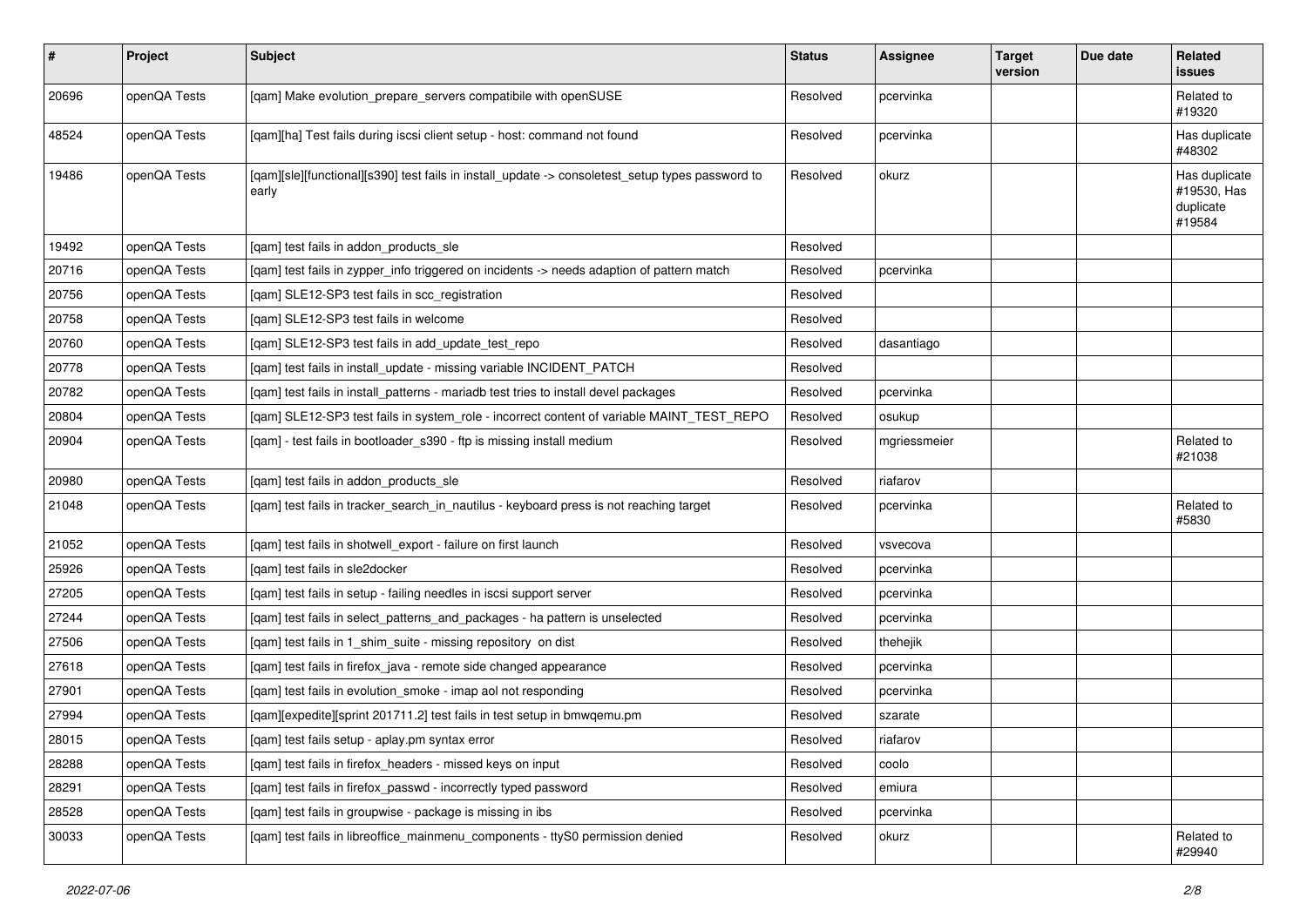| $\vert$ # | Project      | Subject                                                                                                   | <b>Status</b> | Assignee     | <b>Target</b><br>version | Due date | Related<br>issues    |
|-----------|--------------|-----------------------------------------------------------------------------------------------------------|---------------|--------------|--------------------------|----------|----------------------|
| 28297     | openQA Tests | [qam] test fails in firefox_developertool - missed click                                                  | Resolved      | bfilho       |                          |          | Related to<br>#33781 |
| 30039     | openQA Tests | [qam] test fails in zypper_lr_validate - use version_utils instead of utils                               | Resolved      | pcervinka    |                          |          |                      |
| 30127     | openQA Tests | [qam] test fails in application_starts_on_login - dynamic space in needle                                 | Resolved      | pcervinka    |                          |          |                      |
| 30219     | openQA Tests | [gam] opengaworker3:8 - DIE can't open gmp                                                                | Resolved      |              |                          |          |                      |
| 30814     | openQA Tests | [qam] test fails in yast2_ntpclient - log window is not closed                                            | Resolved      | pcervinka    |                          |          |                      |
| 31180     | openQA Tests | [qam] test fails in kernel_kexec - migration to systemctl broke the test                                  | Resolved      | pcervinka    |                          |          |                      |
| 31309     | openQA Tests | [gam] test fails in libreoffice mainmenu components - needles should be updated                           | Resolved      | pcervinka    |                          |          |                      |
| 31315     | openQA Tests | [qam] test fails in wireshark - rm command is not fully typed after alt-f4                                | Resolved      | pcervinka    |                          |          |                      |
| 31657     | openQA Tests | [gam] test fails in runc - conflict between docker-runc and runc                                          | Resolved      | pgeorgiadis  |                          |          |                      |
| 31699     | openQA Tests | [qam] test fails in scc_registration - failing since scc_addons update                                    | Resolved      | osukup       |                          |          |                      |
| 31810     | openQA Tests | [qam] test fails in docker - disable docker tests on sle12-sp1                                            | Resolved      | pcervinka    |                          |          |                      |
| 31867     | openQA Tests | [qam] test fails in partitioning_raid - failures after update to needles                                  | Resolved      |              |                          |          | Related to<br>#28955 |
| 32431     | openQA Tests | [hpc] Missing gnome aarch64 image for ganglia                                                             | Resolved      |              |                          |          |                      |
| 32434     | openQA Tests | [qam] - test fails in sle2docker - docker test suites don't clean images properly                         | Resolved      | pgeorgiadis  |                          |          |                      |
| 32716     | openQA Tests | [qa]test fails in shutdown                                                                                | Resolved      | pcervinka    |                          |          |                      |
| 33469     | openQA Tests | [qam] test fails in dstat - clean/update needles for dstat-fileoutput                                     | Resolved      | pcervinka    |                          |          | Related to<br>#32719 |
| 33643     | openQA Tests | [qam][ha] test fails in ha_cluster_init - scp failure                                                     | Resolved      | pcervinka    |                          |          |                      |
| 34255     | openQA Tests | [sle] test fails in kdump_and_crash - fail related to ruby2.1-rubygem-nokogiri                            | Resolved      | mgriessmeier |                          |          | Related to<br>#34777 |
| 34258     | openQA Tests | [qam][sle] test fails in updates_packagekit_gpk                                                           | Resolved      |              |                          |          |                      |
| 34288     | openQA Tests | [qam] test fails in zypper_info - zypper_info shouldn't be started                                        | Resolved      | riafarov     |                          |          | Related to<br>#32038 |
| 37093     | openQA Tests | [qam] test fails in evolution_mail_imap - remove workaround for bsc#1049387                               | Resolved      | pcervinka    |                          |          |                      |
| 37928     | openQA Tests | [QAM] [SLE 15] Migrate Itp tests in Updates to new runner                                                 | Resolved      | osukup       |                          |          |                      |
| 37979     | openQA Tests | [SLE] test fails in updates_packagekit_gpk - gpk-update-viewer doesn't start                              | Resolved      | riafarov     |                          |          | Related to<br>#31954 |
| 38066     | openQA Tests | [qam] [sle] [functional] test fails in application_starts_on_login - failure after check_screen<br>change | Resolved      | okurz        |                          |          |                      |
| 38069     | openQA Tests | [qam] [sle] [functional] test fails in pidgin_IRC - failure after check_screen change                     | Resolved      | okurz        |                          |          |                      |
| 38129     | openQA Tests | [gam] [sle15] test fails in userspace apparmor - suite ga test apparmor not updated for sle15             | Resolved      |              |                          |          | Related to<br>#43982 |
| 38138     | openQA Tests | [qam] [sle15] test fails in userspace_coreutils - qa_test_coreutils not properly updated for sle15        | Resolved      |              |                          |          |                      |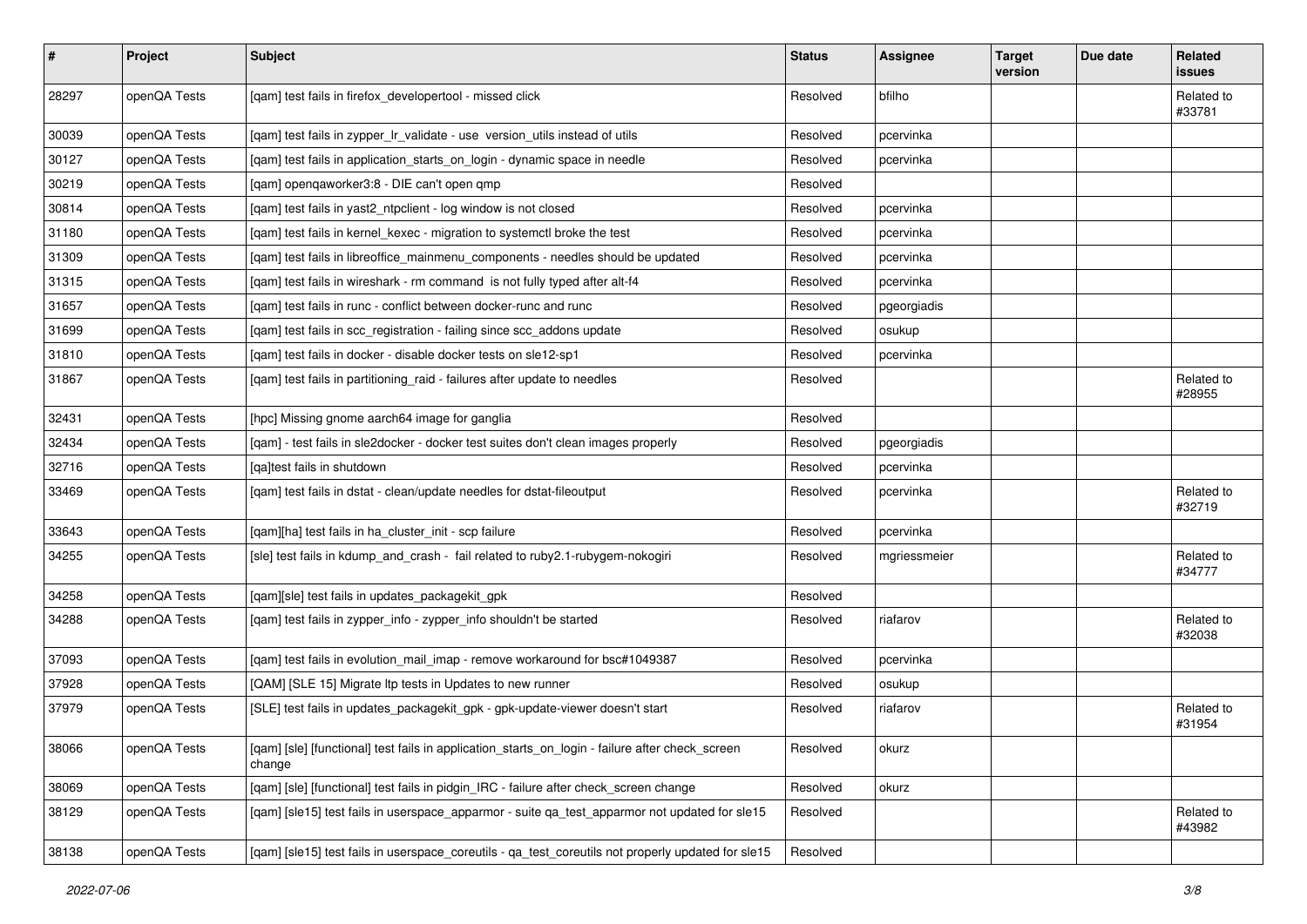| #     | Project        | <b>Subject</b>                                                                                           | <b>Status</b> | <b>Assignee</b> | <b>Target</b><br>version | Due date | <b>Related</b><br>issues |
|-------|----------------|----------------------------------------------------------------------------------------------------------|---------------|-----------------|--------------------------|----------|--------------------------|
| 40259 | openQA Tests   | [qam] test fails in libreoffice_mainmenu_components - needle fail at base-install                        | Resolved      | vuanren10       |                          |          |                          |
| 40418 | openQA Tests   | [qam][functional][sle] test fails in select_patterns_and_packages                                        | Resolved      | riafarov        |                          |          | Related to<br>#38870     |
| 41030 | openQA Tests   | [qam] test fails in updates_packagekit_kde - zypper update requires additional install step              | Resolved      | pcervinka       |                          |          | Related to<br>#41396     |
| 44696 | openQA Tests   | [qam] test fails in sshd - user password is weak                                                         | Resolved      | pdostal         |                          |          |                          |
| 46109 | openQA Tests   | [qam] test fails in addon_products_via_SCC_yast2                                                         | Resolved      | dheidler        |                          |          | Related to<br>#44252     |
| 48155 | openQA Project | [qam][tools][kernel] Duplicate bootindex with multiple paths                                             | Resolved      | pcervinka       |                          |          |                          |
| 48362 | openQA Tests   | [qam] test fails in supportutils - remove pam check                                                      | Resolved      | hurhaj          |                          |          |                          |
| 49121 | openQA Tests   | [qam][kernel][multipath][aarch64] Qemu fails setup multipath on qemu_aarch64                             | Resolved      | pcervinka       |                          |          |                          |
| 49217 | openQA Tests   | [qam][kernel][aarch64][sle] kdump is not scheduled for aarch64                                           | Resolved      | pcervinka       |                          |          |                          |
| 49250 | qe-yast        | [gam][newt][yast2-network] Regression test for yast lan command line option                              | Resolved      | vpelcak         |                          |          |                          |
| 49262 | qe-yast        | [qam][newt][yast2-dns-server] Regression test yast dns-server                                            | Resolved      | tonyyuan        |                          |          |                          |
| 49265 | qe-yast        | [qam][maint][yast2-storage][yast2-storage-ng] Regression test yast disk                                  | Resolved      | mgrifalconi     |                          |          |                          |
| 49271 | qe-yast        | [qam][newt][yast2-ftp-server] Regression test yast ftp-server                                            | Resolved      | shukui          |                          |          |                          |
| 49277 | qe-yast        | [gam][newt][yast2-http-server] Regression test yast http-server                                          | Resolved      | shukui          |                          |          |                          |
| 49283 | qe-yast        | [qam] Regression test yast keyboard                                                                      | Resolved      | simonlm         |                          |          |                          |
| 49286 | qe-yast        | [qam][newt][yast2-lang] Regression test yast language                                                    | Resolved      | mgrifalconi     |                          |          |                          |
| 49295 | qe-yast        | [gam][newt][yast2-nfs-client] Regression test yast nfs                                                   | Resolved      | jgwang          |                          |          |                          |
| 49298 | qe-yast        | [qam][newt][yast2-nfs-server] Regression test yast nfs-server                                            | Resolved      | simonlm         |                          |          |                          |
| 49313 | qe-yast        | [qam][newt][yast2-rdp] Regression test yast rdp                                                          | Resolved      | jgwang          |                          |          |                          |
| 49418 | openQA Tests   | [ge-asg][gem] test fails in cluster md                                                                   | Resolved      | jadamek         |                          |          |                          |
| 49673 | openQA Tests   | [qam] test fails in zypper_docker - increase timeout for zypper docker operation                         | Resolved      |                 |                          |          |                          |
| 50045 | openQA Tests   | [gam][blue][sle] - Fix type password to accept parameters and pass them to the inner call<br>type_string | Resolved      | pcervinka       |                          |          | Related to<br>#49655     |
| 50309 | openQA Tests   | [gam][blue][leap][opensuse] Update online_repos behavior to activate online repositories                 | Resolved      | pcervinka       |                          |          | Blocks #39449            |
| 50387 | openQA Tests   | [qam][blue] - test fails in updates_packagekit_kde                                                       | Resolved      | pcervinka       |                          |          |                          |
| 50459 | openQA Tests   | [qam][blue][leap] test fails in updates_packagekit_gpk - fail after update                               | Resolved      | pcervinka       |                          |          |                          |
| 67108 | openQA Tests   | [qam] test fails in install - incorrect job configuration XFSTESTS_REPO                                  | Resolved      | dzedro          |                          |          |                          |
| 37925 | openQA Tests   | [QAM] [SLE 15] Make SLE-HPC product installation compatible with QAM update flow                         | Resolved      | pcervinka       | Done                     |          |                          |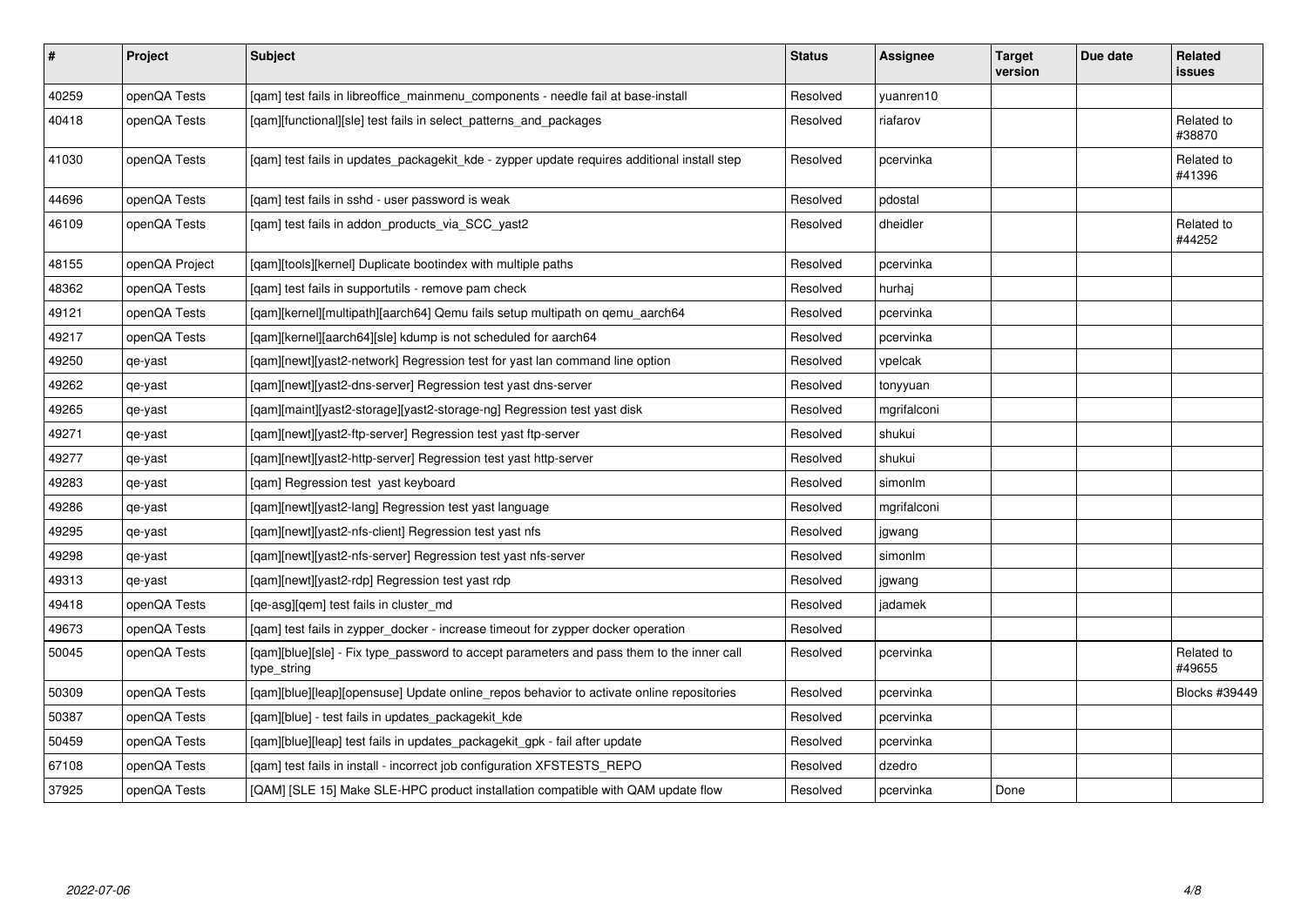| $\vert$ # | Project        | <b>Subject</b>                                                                                          | <b>Status</b> | <b>Assignee</b> | <b>Target</b><br>version | Due date | Related<br>issues                                                                                  |
|-----------|----------------|---------------------------------------------------------------------------------------------------------|---------------|-----------------|--------------------------|----------|----------------------------------------------------------------------------------------------------|
| 30388     | openQA Project | [qam] openqaworker10:4 - worker fail all tests - qemu instances are left behind                         | Resolved      | dasantiago      | Done                     |          | Related to<br>#30595,<br>Related to<br>#30700, Has<br>duplicate<br>#31126                          |
| 38135     | openQA Tests   | [qam] [sle15] test fails in userspace_bind - qa_test_bind is not updated for SLE15                      | Resolved      | pcervinka       | Done                     |          |                                                                                                    |
| 39536     | openQA Tests   | [qam] test fails in patch_and_reboot - add missing variables for qam test issues                        | Resolved      | pcervinka       | Done                     |          |                                                                                                    |
| 39887     | openQA Tests   | [kernel] [sle] [network] test fails in before_test - network failure                                    | Resolved      | pcervinka       | Done                     |          |                                                                                                    |
| 40181     | openQA Tests   | [network] test fails in before test - wicked basic test fails on 15SP1                                  | Resolved      | pcervinka       | Done                     |          |                                                                                                    |
| 40547     | openQA Tests   | [qam][opensuse] test fails in updates_packagekit_kde - job timeout                                      | Resolved      | pcervinka       | Done                     |          |                                                                                                    |
| 57266     | openQA Project | Forbid test suite name changes if used in job groups                                                    | Resolved      | cdywan          | Done                     |          |                                                                                                    |
| 104613    | openQA Tests   | Enable Itp known issues on o3                                                                           | Resolved      | pvorel          | QE Kernel<br>Done        |          |                                                                                                    |
| 50243     | openQA Tests   | [kernel] - test fails in trinity - test is not designed to be run on ooo                                | Resolved      | pvorel          | QE Kernel<br>Done        |          | Related to<br>#50525                                                                               |
| 51365     | openQA Tests   | [research] Named pipe /dev/sshserial missing lines on first use                                         | Resolved      | pcervinka       | QE Kernel<br>Done        |          |                                                                                                    |
| 52409     | openQA Tests   | [sle][kernel][textmode][ppc] test fails in system_role - installation fail during system_role selection | Resolved      | pcervinka       | QE Kernel<br>Done        |          |                                                                                                    |
| 56615     | openQA Tests   | [kernel] test fails in tuned - error message for perf_bias failure is different on SLE15-SP1            | Resolved      | pcervinka       | QE Kernel<br>Done        |          |                                                                                                    |
| 57224     | openQA Tests   | [kernel] - test fails in kdump_and_crash - pasword is not entered before grub                           | Resolved      | pcervinka       | QE Kernel<br>Done        |          |                                                                                                    |
| 57329     | openQA Tests   | [kernel][functional] PowerVM console is not active all the time                                         | Resolved      | pcervinka       | <b>QE Kernel</b><br>Done |          | Related to<br>#54617,<br>Related to<br>#58220,<br>Related to<br>#14626, Has<br>duplicate<br>#62819 |
| 58871     | openQA Tests   | [spvm][kernel][functional] Shutdown check not implemented for spvm backend                              | Resolved      | pcervinka       | QE Kernel<br>Done        |          |                                                                                                    |
| 59226     | openQA Tests   | [kernel]ltp][spvm][sporadic] test fails in boot_ltp - cat /tmp/ver_linux_before.txt timeout             | Resolved      | pcervinka       | QE Kernel<br>Done        |          | Related to<br>#59190                                                                               |
| 59843     | openQA Tests   | [spvm][kernel][openqa] test fails in coredump_collect - multiple select_console fails                   | Resolved      | pcervinka       | QE Kernel<br>Done        |          | Related to<br>#60497                                                                               |
| 59954     | openQA Tests   | [kernel][spvm] test fails in ga test klp - git should be git-core                                       | Resolved      | pcervinka       | QE Kernel<br>Done        |          |                                                                                                    |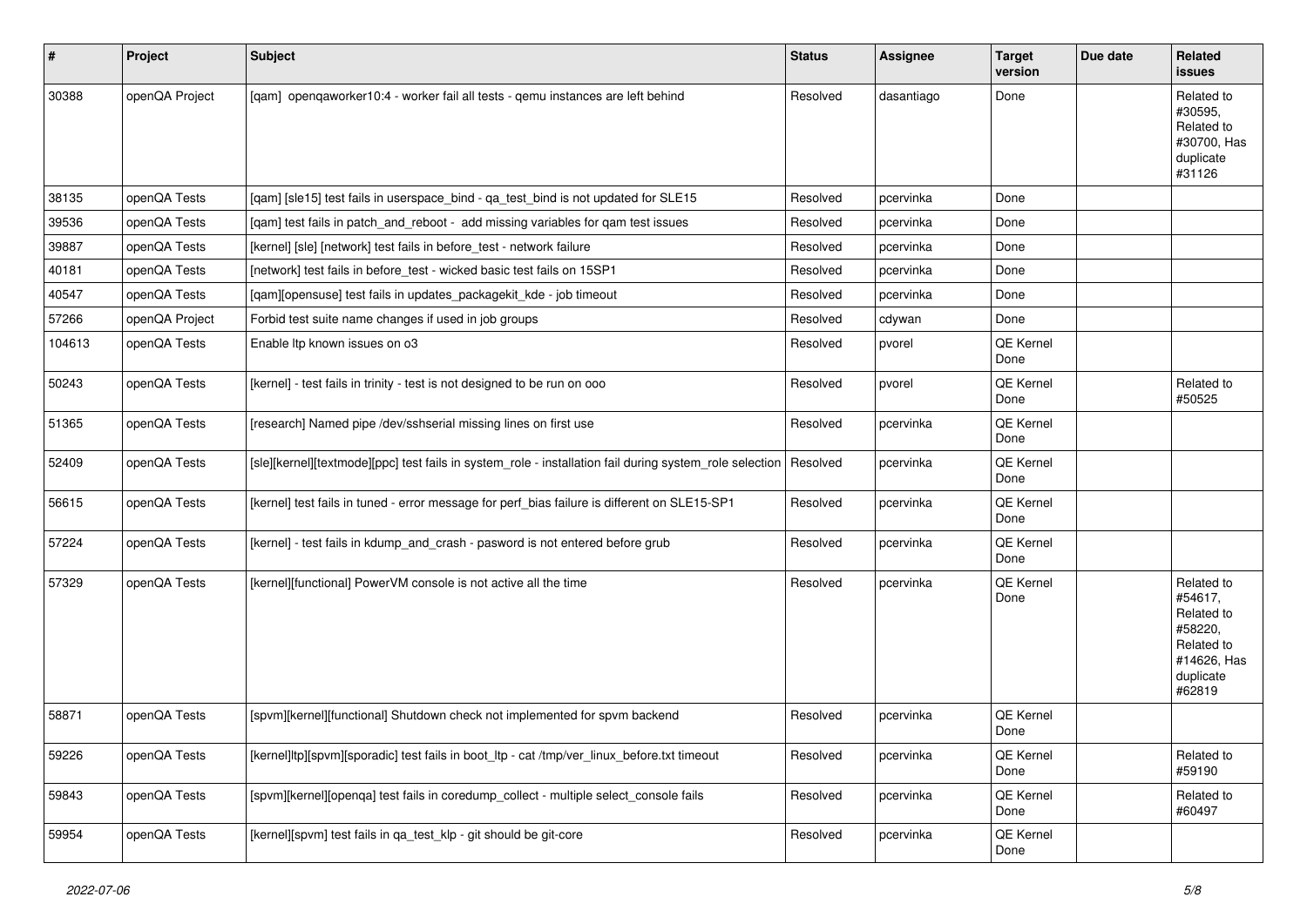| $\sharp$ | Project        | Subject                                                                                                        | <b>Status</b> | Assignee  | <b>Target</b><br>version | Due date | <b>Related</b><br><b>issues</b> |
|----------|----------------|----------------------------------------------------------------------------------------------------------------|---------------|-----------|--------------------------|----------|---------------------------------|
| 60083    | openQA Tests   | [kernel][functional] - test fails in boot to desktop - password is not entered                                 | Resolved      | pcervinka | <b>QE Kernel</b><br>Done |          |                                 |
| 60182    | openQA Tests   | [kernel][spvm] test fails in lvm no separate home - update needles                                             | Resolved      | pcervinka | QE Kernel<br>Done        |          |                                 |
| 60326    | openQA Tests   | [kernel] test fails in multipath - update schedule                                                             | Resolved      | pcervinka | QE Kernel<br>Done        |          |                                 |
| 60746    | openQA Tests   | [kernel] test fails in boot_to_desktop - increase timeout after password                                       | Resolved      | pcervinka | <b>QE Kernel</b><br>Done |          |                                 |
| 60818    | openQA Tests   | [kernel] test fails in kdump_and_crash - password prompt is not catched                                        | Resolved      | pcervinka | <b>QE Kernel</b><br>Done |          |                                 |
| 63610    | openQA Tests   | [kernel][ltp][spvm] - test fails in pkey01 on spvm                                                             | Resolved      | pcervinka | QE Kernel<br>Done        |          | Related to<br>#63943            |
| 63943    | openQA Tests   | [kernel][ltp] test fails in pkey01 - Setup hugepages before test execution                                     | Resolved      | pcervinka | QE Kernel<br>Done        |          | Related to<br>#63610            |
| 64030    | openQA Tests   | [kernel][ltp]spvm] test fails in boot_ltp - Not finished boot                                                  | Resolved      | pcervinka | <b>QE Kernel</b><br>Done |          |                                 |
| 65067    | openQA Tests   | [kernel] test fails in clone301                                                                                | Resolved      | metan     | QE Kernel<br>Done        |          |                                 |
| 65627    | openQA Project | [kernel] Job fails to download LTP asset file                                                                  | Resolved      | MDoucha   | QE Kernel<br>Done        |          | Related to<br>#66007            |
| 66188    | openQA Tests   | [kernel] test fails in boot Itp - increase timeout                                                             | Resolved      | pcervinka | <b>QE Kernel</b><br>Done |          |                                 |
| 66203    | openQA Tests   | [kernel][ltp] test fails in ioctl_loop05 - LOOP_SET_DIRECT_IO succeeded unexpectedly                           | Resolved      |           | <b>QE Kernel</b><br>Done |          |                                 |
| 73099    | openQA Tests   | [kernel][powervm] Test fails in install_klp_product - console is not switched                                  | Resolved      | pcervinka | QE Kernel<br>Done        |          |                                 |
| 91076    | openQA Tests   | Test fails in install_ltp - 32bit version dependency on libmnl                                                 | Resolved      |           | QE Kernel<br>Done        |          |                                 |
| 89966    | openQA Tests   | [ge-core] Test kernel multipath tries to install fixed version of mdadm                                        | Resolved      | geor      | QE-Core:<br>Ready        |          |                                 |
| 89990    | openQA Tests   | Error on tests/kernel/run ltp.pm: Can't locate sle/tests/kernel/run ltp.pm                                     | Resolved      | okurz     | Ready                    |          | Related to<br>#67723            |
| 21790    | openQA Tests   | [gam] test fails in wireshark - test don't match capturing needle                                              | Closed        |           |                          |          |                                 |
| 30514    | openQA Tests   | [qam] test fails in java - increase timeout for installation                                                   | Closed        | pcervinka |                          |          |                                 |
| 53165    | openQA Tests   | [kernel][installation][lvm] test fails in lvm_no_separate_home - update lvm installation part for<br>sle12-sp5 | Closed        | pcervinka | <b>QE Kernel</b><br>Done |          |                                 |
| 53294    | openQA Tests   | [kernel][ltp] test fails in boot_ltp - incorrect kernel name provided                                          | Closed        | pcervinka | QE Kernel<br>Done        |          | Related to<br>#51743            |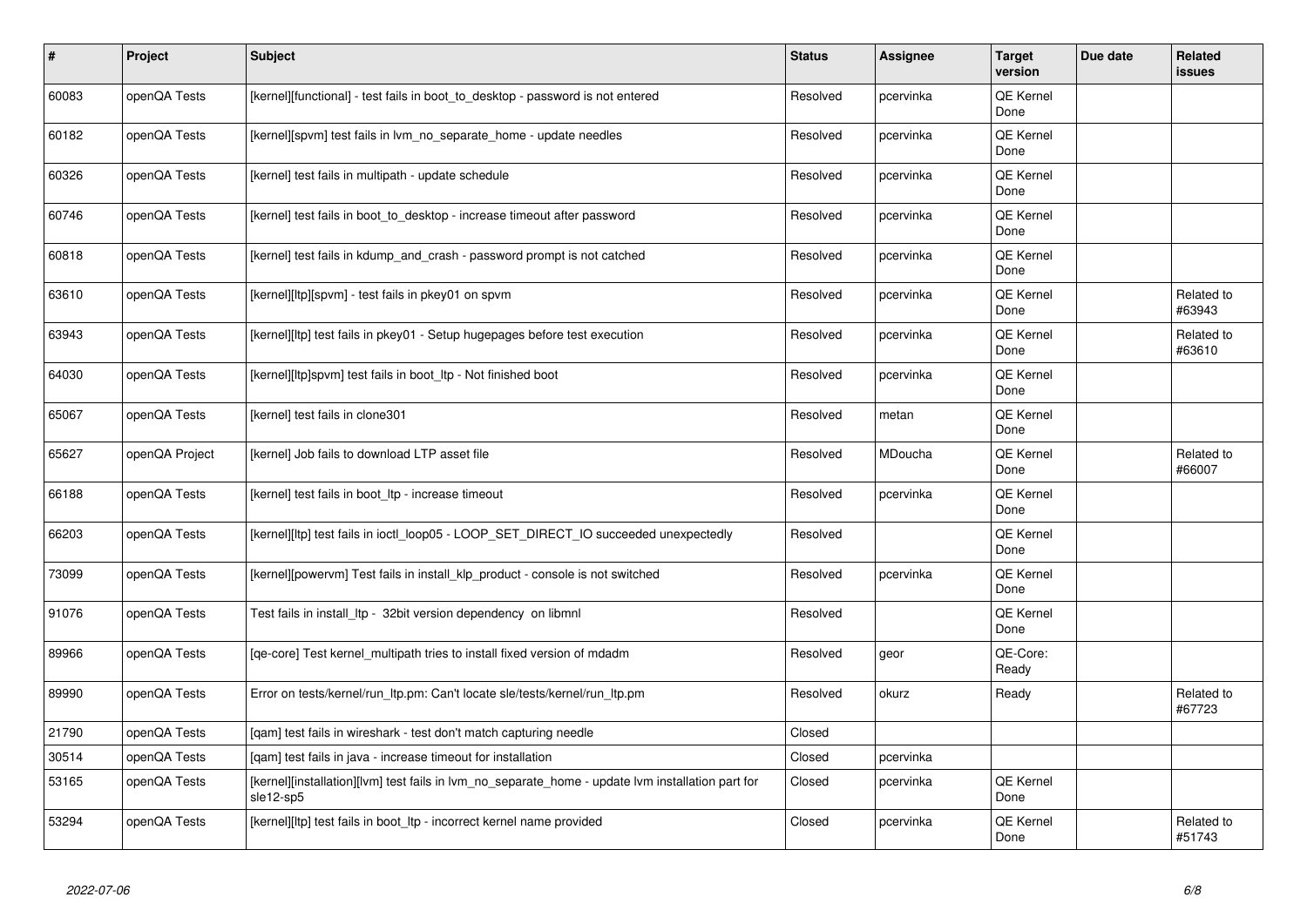| $\sharp$ | Project      | <b>Subject</b>                                                                                                  | <b>Status</b> | Assignee  | <b>Target</b><br>version | Due date | Related<br>issues                                                      |
|----------|--------------|-----------------------------------------------------------------------------------------------------------------|---------------|-----------|--------------------------|----------|------------------------------------------------------------------------|
| 54275    | openQA Tests | [kernel]kotd][ltp][s390x] test fails in install_ltp - failure after install_kotd, console issue                 | Closed        | pcervinka | QE Kernel<br>Done        |          | Related to<br>#54260                                                   |
| 54416    | openQA Tests | [kernel][ltp] Setup GitLab CI for LTP daily builds                                                              | Closed        | pcervinka | QE Kernel<br>Done        |          |                                                                        |
| 55166    | openQA Tests | [spvm][ppc][serial] test fails in kdump_and_crash - no response from serial                                     | Closed        | pcervinka | QE Kernel<br>Done        |          |                                                                        |
| 43244    | openQA Tests | [sle][functional][u] test fails in ntp_client - new test fails on sle15                                         | Rejected      | dheidler  | Milestone 20             |          | Related to<br>#43052                                                   |
| 20720    | openQA Tests | [gam][aarch64] test fails in install patterns -> skips over grub2 menue                                         | Rejected      |           |                          |          | Related to<br>#20174                                                   |
| 20790    | openQA Tests | [qam] SLE12-SP3 test fails in 1_unknown_ - slenkins-tests-openvpn-control                                       | Rejected      | pcervinka |                          |          | Related to<br>#20002                                                   |
| 21046    | openQA Tests | [qam] test fails in tracker_search_in_nautilus - keyboard press is not reaching target                          | Rejected      |           |                          |          |                                                                        |
| 21774    | openQA Tests | [qam] test fails in evolution_mail_imap - test hangs on querying authentication types                           | Rejected      | pcervinka |                          |          | Related to<br>#21814,<br>Related to<br>#29357,<br>Related to<br>#29360 |
| 26830    | openQA Tests | [qam] test fails in sle2docker - sles docker image has new name                                                 | Rejected      | pcervinka |                          |          |                                                                        |
| 27910    | openQA Tests | [qam] test fails in patch_and_reboot - many download failures                                                   | Rejected      |           |                          |          |                                                                        |
| 32896    | openQA Tests | [sle] test fails in pdsh_slave                                                                                  | Rejected      | pcervinka |                          |          |                                                                        |
| 33451    | openQA Tests | [qam] test fails in dstat - package not available on SP1                                                        | Rejected      | pcervinka |                          |          |                                                                        |
| 34693    | openQA Tests | [qam] test fails in install_update - missing INCIDENT_PATCH                                                     | Rejected      | osukup    |                          |          |                                                                        |
| 37438    | openQA Tests | [qam] test fails in kernel_ltp_fs - issue in qa_testsuite                                                       | Rejected      | pcervinka |                          |          |                                                                        |
| 38003    | openQA Tests | [qam] [sle15] test fails in scc_registration - no candidate needle with tag(s)<br>'scc-module-%REQUIRED ADDONS% | Rejected      |           |                          |          |                                                                        |
| 38180    | openQA Tests | [qam] [sle15] test fails in userspace_systemd - update test suite for sle15                                     | Rejected      | jtzhao    |                          |          |                                                                        |
| 38183    | openQA Tests | [qam] [sle15] test fails in userspace_net_snmp - Error opening specified endpoint<br>"udp:localhost:"           | Rejected      |           |                          |          |                                                                        |
| 38192    | openQA Tests | [qam] [sle] test fails in firefox_flashplayer - tracking protection information is present                      | Rejected      | bfilho    |                          |          |                                                                        |
| 41396    | openQA Tests | [qam] Revise updates_packagekit_kde                                                                             | Rejected      | pcervinka |                          |          | Related to<br>#41030,<br>Related to<br>#36138                          |
| 48308    | openQA Tests | [qam][kernel] test fails in kernel_multipath - missing python2 module                                           | Rejected      | pcervinka |                          |          |                                                                        |
| 48530    | openQA Tests | [qam] Test fails in update_install for networkmager update on ppc64le and s390                                  | Rejected      | pcervinka |                          |          |                                                                        |
| 49253    | qe-yast      | [qam] Regression test for yast add-on command line option                                                       | Rejected      | jgwang    |                          |          |                                                                        |